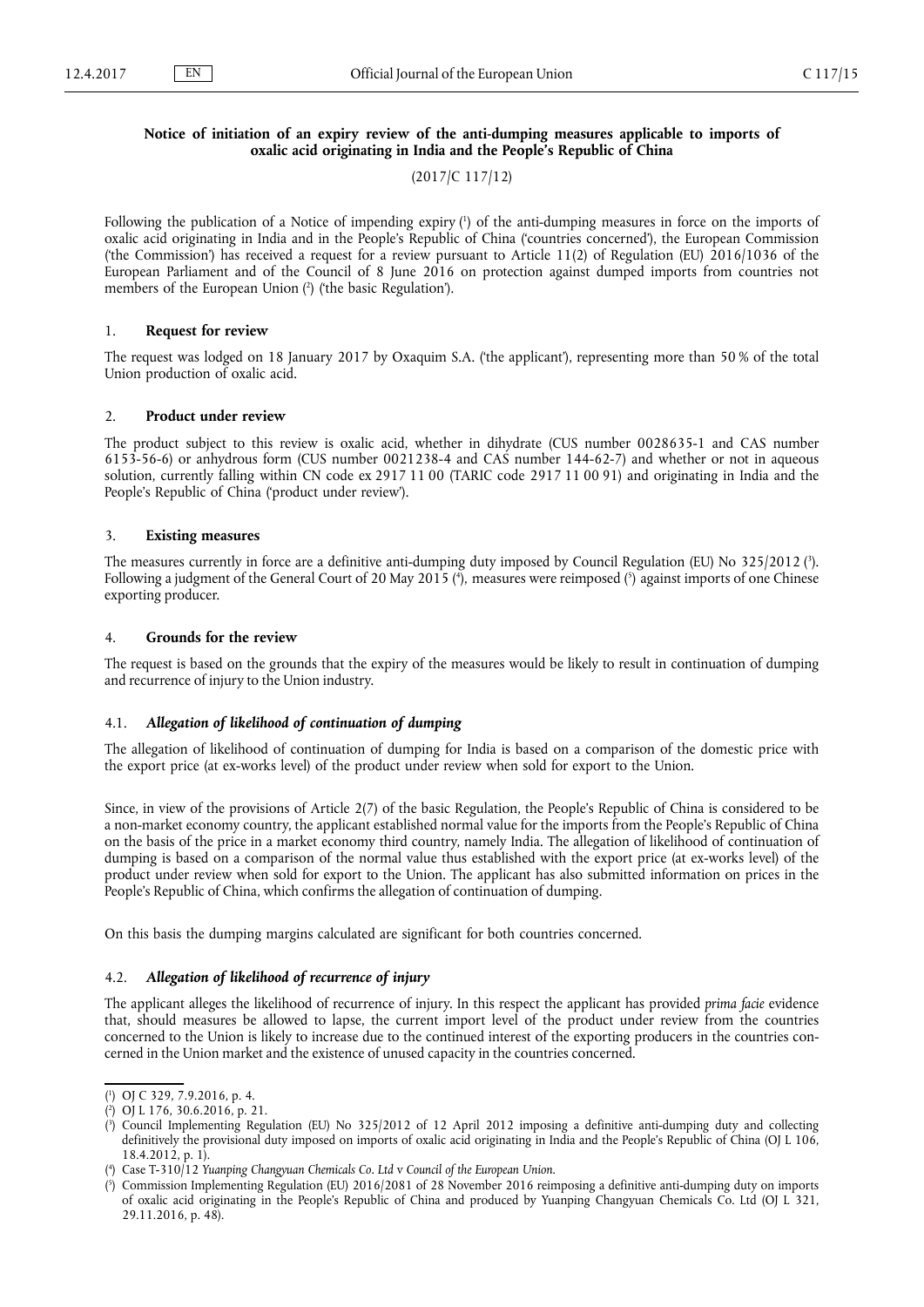The applicant finally alleges that the removal of injury has been mainly due to the existence of measures and that any recurrence of substantial imports at dumped prices from the countries concerned would likely lead to a recurrence of injury to the Union industry should measures be allowed to lapse.

# 5. **Procedure**

Having determined, after consulting the Committee established by Article 15(1) of the basic Regulation, that sufficient evidence exists to justify the initiation of an expiry review, the Commission hereby initiates a review in accordance with Article 11(2) of the basic Regulation.

The expiry review will determine whether the expiry of the measures would be likely to lead to a continuation or recurrence of dumping of the product under review originating in the countries concerned and a continuation or recurrence of injury to the Union industry.

# 5.1. *Review investigation period and period considered*

The investigation of a continuation or recurrence of dumping will cover the period from 1 April 2016 to 31 March 2017 ('the review investigation period'). The examination of trends relevant for the assessment of the likelihood of a continuation or recurrence of injury will cover the period from 1 January 2013 to the end of the investigation period ('the period considered').

### 5.2. *Procedure for the determination of likelihood of continuation or recurrence of dumping*

Exporting producers (<sup>1</sup>) of the product under review from the countries concerned, including those that did not cooperate in the investigation leading to the measures in force, are invited to participate in the Commission investigation.

# 5.2.1. *Investigating exporting producers*

Procedure for selecting exporting producers to be investigated in India and the People's Republic of China

# Sampling

In view of the potentially large number of exporting producers in India and the People's Republic of China involved in this expiry review and in order to complete the investigation within the statutory time limits, the Commission may limit the exporting producers to be investigated to a reasonable number by selecting a sample (this process is also referred to as 'sampling'). The sampling will be carried out in accordance with Article 17 of the basic Regulation.

In order to enable the Commission to decide whether sampling is necessary, and if so, to select a sample, all exporting producers, or representatives acting on their behalf, including the ones who did not cooperate in the investigation leading to the measures subject to the present review, are hereby requested to make themselves known to the Commission. These parties have to do so within 15 days of the date of publication of this Notice in the *Official Journal of the European Union*, unless otherwise specified, by providing the Commission with the information on their company(ies) requested in Annex I to this Notice.

In order to obtain the information it deems necessary for the selection of the sample of exporting producers, the Commission will also contact the authorities of India and the People's Republic of China and may contact any known associations of exporting producers.

All interested parties wishing to submit any other relevant information regarding the selection of the sample, excluding the information requested above, must do so within 21 days of the publication of this Notice in the *Official Journal of the European Union*, unless otherwise specified.

If a sample is necessary, the exporting producers will be selected based on the largest representative volume of production, sales or exports which can reasonably be investigated within the time available. All known exporting producers, the authorities of the countries concerned and associations of exporting producers will be notified by the Commission, via the authorities of the countries concerned if appropriate, of the companies selected to be in the sample.

In order to obtain the information it deems necessary for its investigation with regard to exporting producers, the Commission will send questionnaires to the exporting producers selected to be in the sample, to any known association of exporting producers and to the authorities in India and the People's Republic of China.

<sup>(</sup> 1 ) An exporting producer is any company in the country(ies) concerned which produces and exports the product under review to the Union market, either directly or via third party, including any of its related companies involved in the production, domestic sales or exports of the product under review.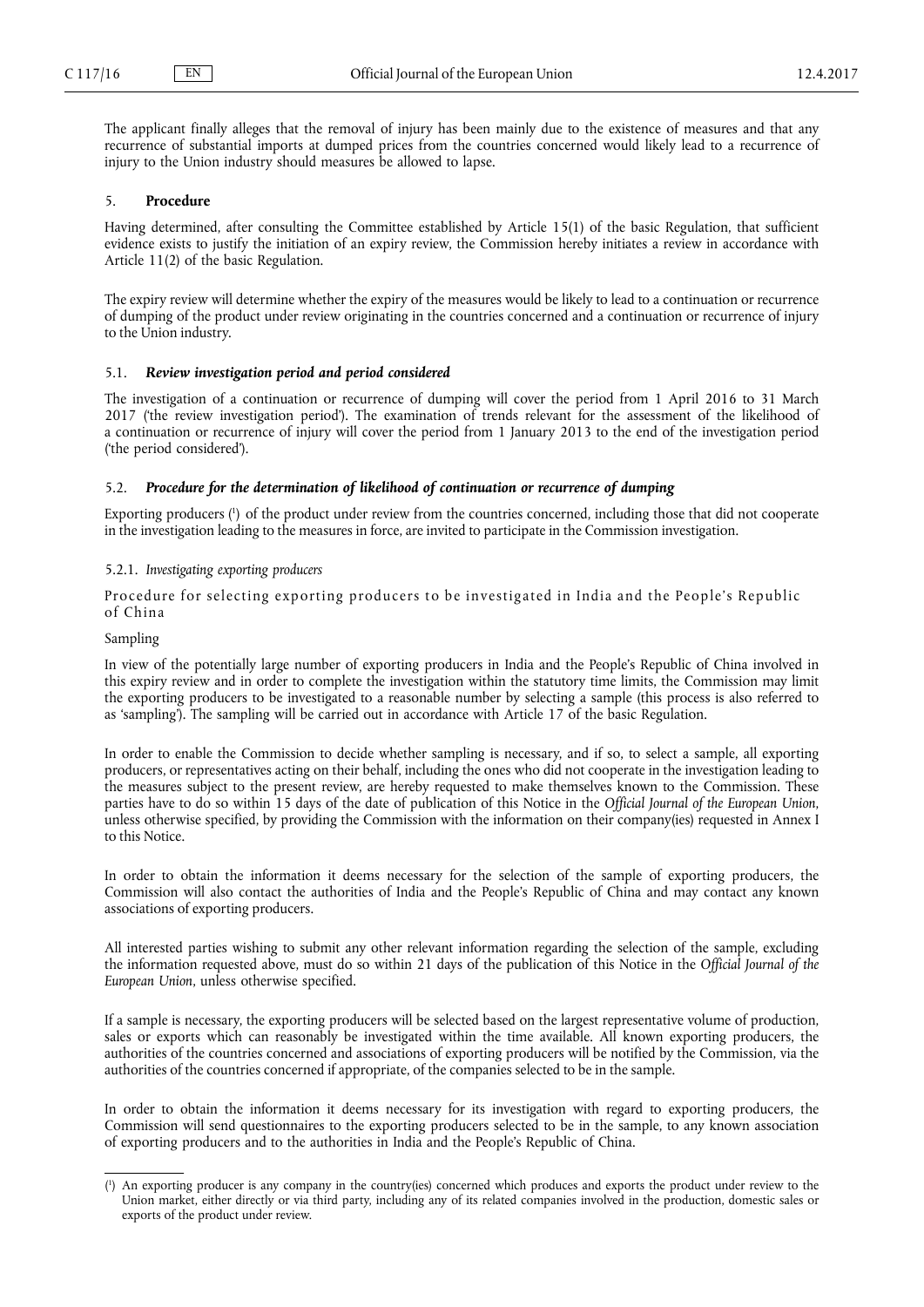All exporting producers selected to be in the sample, will have to submit a completed questionnaire within 37 days from the date of notification of the sample selection, unless otherwise specified.

Without prejudice to the possible application of Article 18 of the basic Regulation, companies that have agreed to their possible inclusion in the sample but are not selected to be in the sample will be considered to be cooperating ('non-sampled cooperating exporting producers').

## 5.2.2. *Additional procedure with regard to exporting producers in the non-market economy country concerned*

# Selection of a market economy third country

In accordance with Article 2(7)(a) of the basic Regulation, for imports from the People's Republic of China, the normal value will be determined on the basis of the price or constructed normal value in a market economy third country.

In the previous investigation India was used as a market economy third country for the purpose of establishing normal value in respect of the People's Republic of China. For the purpose of the current investigation, the Commission envisages using again India. According to the information available to the Commission, other market economy producers may be located, inter alia, in Japan. With the aim of finally selecting the market economy third country, the Commission will examine whether there is production and sales of the product under review in those market economy third countries for which there are indications that production of the product under review is taking place. Interested parties are hereby invited to comment on the choice of the analogue country within 10 days of the date of publication of this Notice in the *Official Journal of the European Union*.

#### 5.2.3. Investigating unrelated importers (1) (2)

Unrelated importers of the product under review from India and the People's Republic of China to the Union, including those that did not cooperate in the investigation leading to the measures in force, are invited to participate in this investigation.

In view of the potentially large number of unrelated importers involved in this expiry review and in order to complete the investigation within the statutory time limits, the Commission may limit to a reasonable number the unrelated importers that will be investigated by selecting a sample (this process is also referred to as 'sampling'). The sampling will be carried out in accordance with Article 17 of the basic Regulation.

In order to enable the Commission to decide whether sampling is necessary and, if so, to select a sample, all unrelated importers, or representatives acting on their behalf, including the ones who did not cooperate in the investigation leading to the measures subject to the present review, are hereby requested to make themselves known to the Commission. These parties must do so within 15 days of the date of publication of this Notice in the *Official Journal of the European Union*, unless otherwise specified, by providing the Commission with the information on their company(ies) requested in Annex II to this Notice.

In order to obtain information it deems necessary for the selection of the sample of unrelated importers, the Commission may also contact any known associations of importers.

All interested parties wishing to submit any other relevant information regarding the selection of the sample, excluding the information requested above, must do so within 21 days of the publication of this Notice in the *Official Journal of the European Union*, unless otherwise specified.

<sup>(</sup> 1 ) Only importers not related to exporting producers can be sampled. Importers that are related to exporting producers have to fill in Annex I to the questionnaire for these exporting producers. In accordance with Article 127 of Commission Implementing Regulation (EU) 2015/2447 of 24 November 2015 laying down detailed rules for implementing certain provisions of Regulation (EU) No 952/2013 of the European Parliament and of the Council laying down the Union Customs Code, two persons shall be deemed to be related if: (a) they are officers or directors of the other person's business; (b) they are legally recognised partners in business; (c) they are employer and employee; (d) a third party directly or indirectly owns, controls or holds 5% or more of the outstanding voting stock or shares of both of them; (e) one of them directly or indirectly controls the other; (f) both of them are directly or indirectly controlled by a third person; (g) together they control a third person directly or indirectly; or (h) they are members of the same family (OJ L 343, 29.12.2015, p. 558). Persons shall be deemed to be members of the same family only if they stand in any of the following relationships to one another: (i) husband and wife; (ii) parent and child; (iii) brother and sister (whether by whole or half blood); (iv) grandparent and grandchild; (v) uncle or aunt and nephew or niece; (vi) parent-in-law and son-in-law or daughter-in-law; (vii) brother-in-law and sister-in-law. In accordance with Article 5(4) of Regulation (EU) No 952/2013 of the European Parliament and of the Council laying down the Union Customs Code, 'person' means a natural person, a legal person, and any association of persons which is not a legal person but which is recognised under Union or national law as having the capacity to perform legal acts (OJ L 269, 10.10.2013, p. 1).

<sup>(</sup> 2 ) The data provided by unrelated importers may also be used in relation to aspects of this investigation other than the determination of dumping.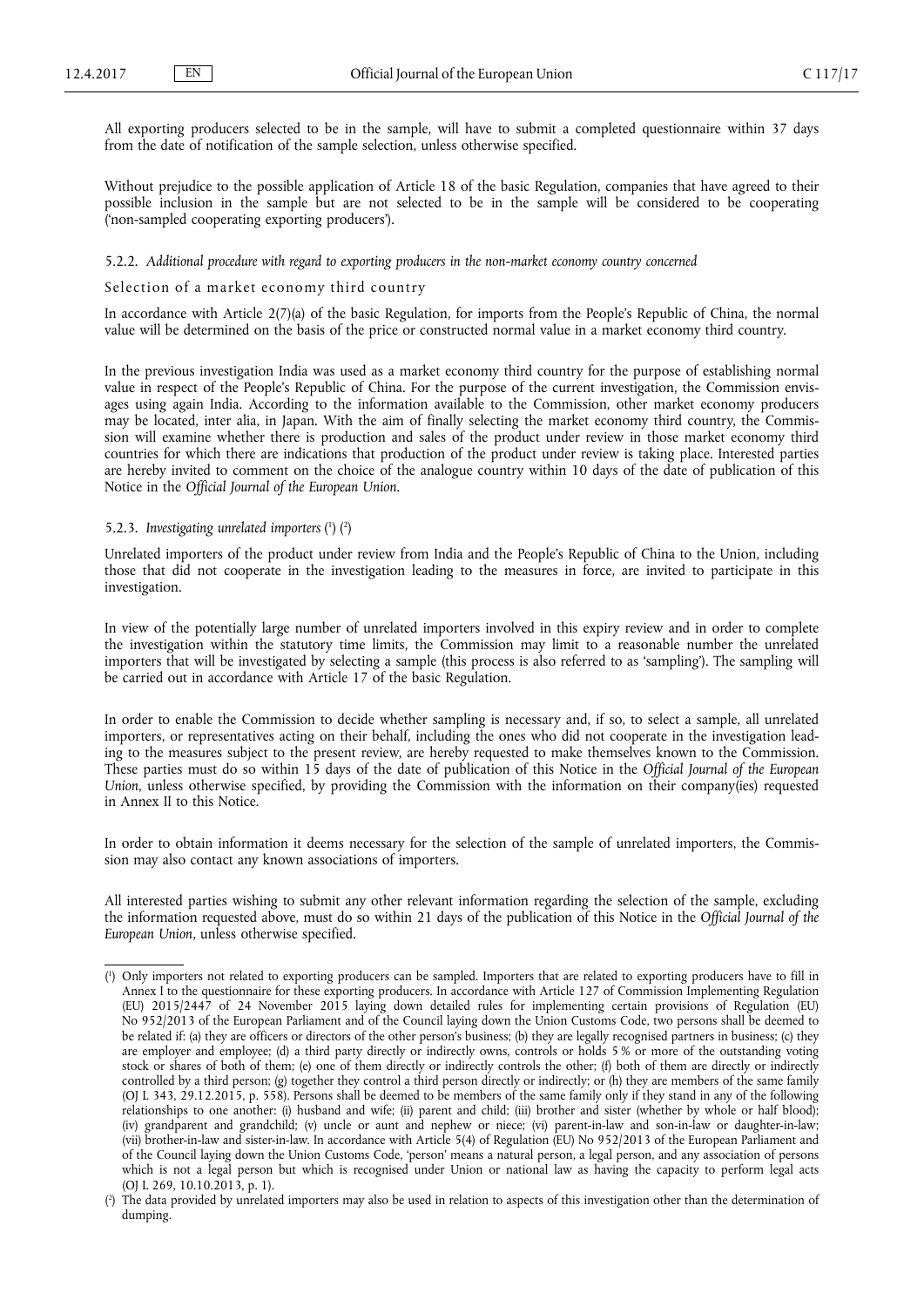If a sample is necessary, the importers may be selected based on the largest representative volume of sales of the product under review in the Union which can reasonably be investigated within the time available. All known unrelated importers and associations of importers will be notified by the Commission of the companies selected to be in the sample.

In order to obtain the information it deems necessary for its investigation, the Commission will send questionnaires to the sampled unrelated importers and to any known association of importers. These parties must submit a completed questionnaire within 37 days from the date of the notification of the sample selection, unless otherwise specified.

# 5.3. *Procedure for the determination of a likelihood of continuation or recurrence of injury*

In order to establish whether there is a likelihood of continuation or recurrence of injury to the Union industry, Union producers of the product under review are invited to participate in the Commission investigation.

### 5.3.1. *Investigating Union producers*

In order to obtain the information it deems necessary for its investigation with regard to Union producers, the Commission will send questionnaires to known Union producers or representative Union producers and to any known association of Union producers, including the ones who did not cooperate in the investigation leading to the measures subject to the present review, namely to: Oxaquim S.A. and Clariant.

The aforementioned Union producers and the associations of Union producers must submit the completed questionnaire within 37 days of the date of publication of this Notice in the *Official Journal of the European Union*, unless otherwise specified.

Any Union producer and association of Union producers not listed above is invited to contact the Commission, preferably by email, as soon as possible but no later than 15 days after the publication of this Notice in the *Official Journal of the European Union*, unless otherwise specified, in order to make itself known and request a questionnaire.

# 5.4. *Procedure for the assessment of Union interest*

Should the likelihood of continuation or recurrence of dumping and injury be confirmed, a decision will be reached, pursuant to Article 21 of the basic Regulation, as to whether maintaining the anti-dumping measures would not be against the Union interest. Union producers and their representative associations, importers and their representative associations, users and their representative associations, and representative consumer organisations are invited to make themselves known within 15 days of the date of publication of this Notice in the *Official Journal of the European Union*, unless otherwise specified. In order to participate in the investigation, the representative consumer organisations have to demonstrate, within the same deadline, that there is an objective link between their activities and the product under review.

Parties that make themselves known within the above deadline may provide the Commission with information on the Union interest within 37 days of the date of publication of this Notice in the *Official Journal of the European Union*, unless otherwise specified. This information may be provided either in a free format or by completing a questionnaire prepared by the Commission. In any case, information submitted pursuant to Article 21 will only be taken into account if supported by factual evidence at the time of submission.

## 5.5. *Other written submissions*

Subject to the provisions of this Notice, all interested parties are hereby invited to make their views known, submit information and provide supporting evidence. Unless otherwise specified, this information and supporting evidence must reach the Commission within 37 days of the date of publication of this Notice in the *Official Journal of the European Union*.

# 5.6. *Possibility to be heard by the Commission investigation services*

All interested parties may request to be heard by the Commission investigation services. Any request to be heard must be made in writing and must specify the reasons for the request. For hearings on issues pertaining to the initial stage of the investigation, the request must be submitted within 15 days of the date of publication of this Notice in the *Official Journal of the European Union.* Thereafter, a request to be heard must be submitted within the specific deadlines set by the Commission in its communication with the parties.

## 5.7. *Instructions for making written submissions and sending completed questionnaires and correspondence*

Information submitted to the Commission for the purpose of trade defence investigations shall be free from copyrights. Interested parties, before submitting to the Commission information and/or data which is subject to third party copyrights, must request specific permission to the copyright holder explicitly allowing a) the Commission to use the information and data for the purpose of this trade defence proceeding and b) to provide the information and/or data to interested parties to this investigation in a form that allows them to exercise their rights of defence.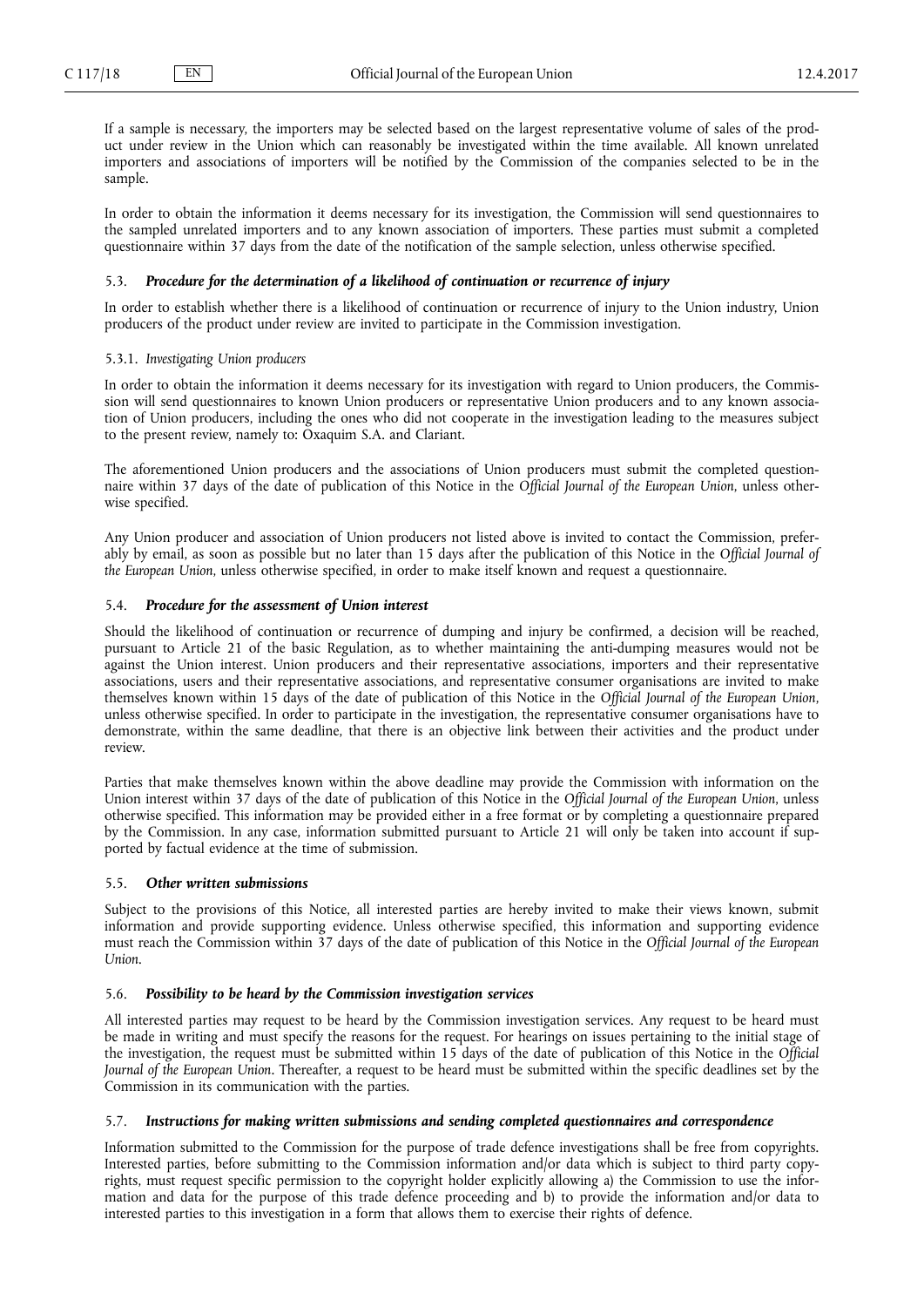All written submissions, including the information requested in this Notice, completed questionnaires and correspondence provided by interested parties for which confidential treatment is requested shall be labelled 'Limited' ( 1 ).

Interested parties providing 'Limited' information are required to furnish non-confidential summaries of it pursuant to Article 19(2) of the basic Regulation, which will be labelled 'For inspection by interested parties'. These summaries must be sufficiently detailed to permit a reasonable understanding of the substance of the information submitted in confidence. If an interested party providing confidential information does not furnish a non-confidential summary of it in the requested format and quality, such information may be disregarded.

Interested parties are invited to make all submissions and requests by email including scanned powers of attorney and certification sheets, with the exception of voluminous replies which shall be submitted on a CD-ROM or DVD by hand or by registered mail. By using email, interested parties express their agreement with the rules applicable to electronic submissions contained in the document 'CORRESPONDENCE WITH THE EUROPEAN COMMISSION IN TRADE DEFENCE CASES' published on the website of the Directorate-General for Trade: [http://trade.ec.europa.eu/doclib/docs/](http://trade.ec.europa.eu/doclib/docs/2011/june/tradoc_148003.pdf) 2011/june/tradoc<sup>148003.pdf</sup> The interested parties must indicate their name, address, telephone and a valid email address and they should ensure that the provided email address is a functioning official business email which is checked on a daily basis. Once contact details are provided, the Commission will communicate with interested parties by email only, unless they explicitly request to receive all documents from the Commission by another means of communication or unless the nature of the document to be sent requires the use of a registered mail. For further rules and information concerning correspondence with the Commission including principles that apply to submissions by email, interested parties should consult the communication instructions with interested parties referred to above.

Commission address for correspondence:

European Commission Directorate-General for Trade Directorate H Office: CHAR 04/039 1049 Bruxelles/Brussel BELGIQUE/BELGIË

E-mail:

- (a) [TRADE-OXALIC-R672-DUMPING@ec.europa.eu](mailto:TRADE-OXALIC-R672-DUMPING@ec.europa.eu) to be used by exporting producers, related importers, their associations and representatives of the countries concerned;
- (b) [TRADE-OXALIC-R672-INJURY@ec.europa.eu](mailto:TRADE-OXALIC-R672-INJURY@ec.europa.eu) to be used by Union producers, unrelated importers, suppliers, users, consumers and their associations within the Union.

# 6. **Non-cooperation**

In cases where any interested party refuses access to or does not provide the necessary information within the time limits, or significantly impedes the investigation, findings, affirmative or negative, may be made on the basis of facts available, in accordance with Article 18 of the basic Regulation.

Where it is found that any interested party has supplied false or misleading information, the information may be disregarded and use may be made of facts available.

If an interested party does not cooperate or cooperates only partially and findings are therefore based on facts available in accordance with Article 18 of the basic Regulation, the result may be less favourable to that party than if it had cooperated.

Failure to give a computerised response shall not be deemed to constitute non-cooperation, provided that the interested party shows that presenting the response as requested would result in an unreasonable extra burden or unreasonable additional cost. The interested party should immediately contact the Commission.

# 7. **Hearing Officer**

Interested parties may request the intervention of the Hearing Officer in trade proceedings. The Hearing Officer acts as an interface between the interested parties and the Commission investigation services. The Hearing Officer reviews requests for access to the file, disputes regarding the confidentiality of documents, requests for extension of time limits and requests by third parties to be heard. The Hearing Officer may organise a hearing with an individual interested party and mediate to ensure that the interested parties' rights of defence are being fully exercised.

<sup>(</sup> 1 ) A 'Limited' document is a document which is considered confidential pursuant to Article 19 of the basic Regulation and Article 6 of the WTO Agreement on Implementation of Article VI of the GATT 1994 (Anti-Dumping Agreement). It is also a document protected pursuant to Article 4 of Regulation (EC) No 1049/2001 of the European Parliament and of the Council (OJ L 145, 31.5.2001, p. 43).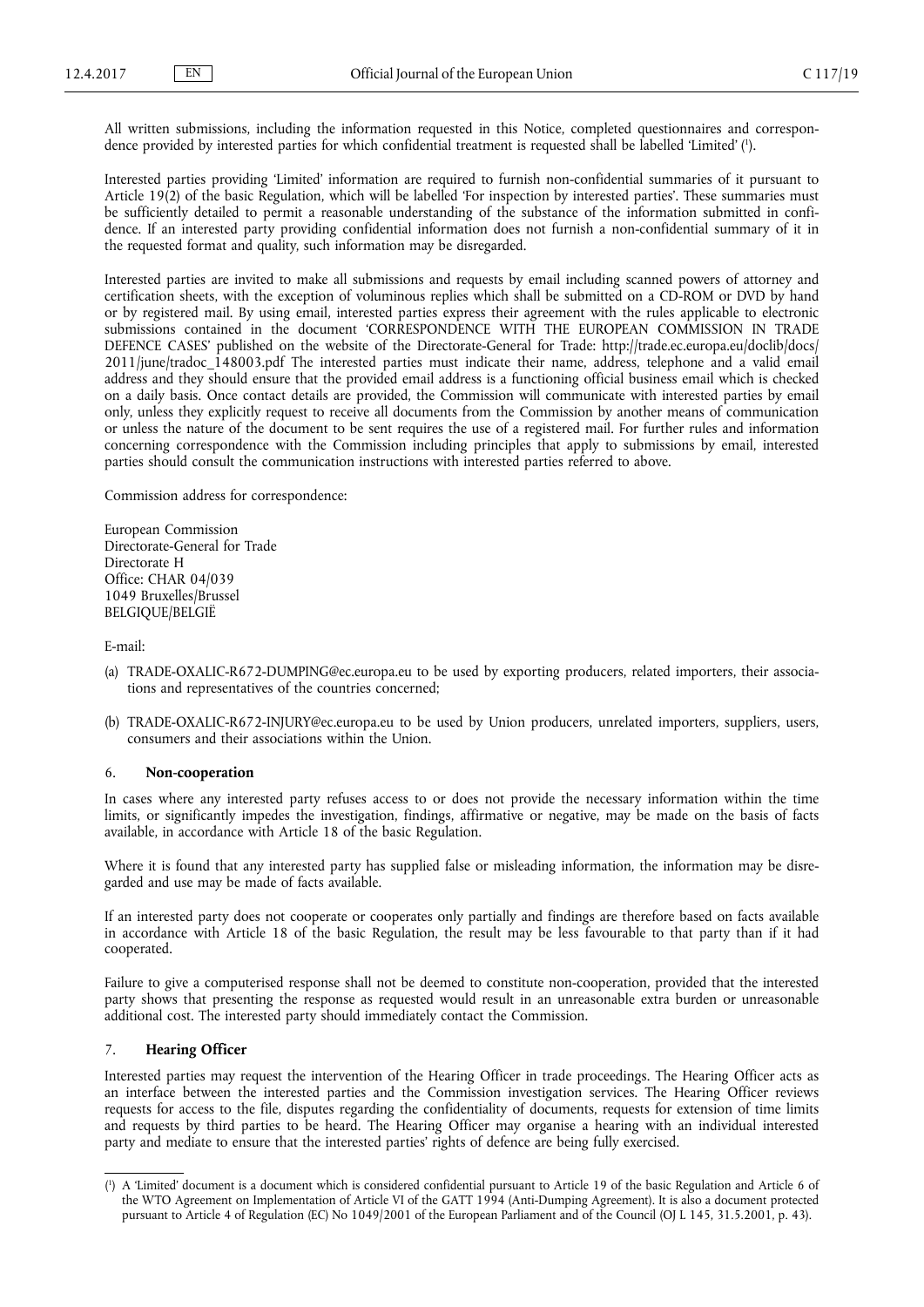A request for a hearing with the Hearing Officer should be made in writing and should specify the reasons for the request. For hearings on issues pertaining to the initial stage of the investigation the request must be submitted within 15 days of the date of publication of this Notice in the *Official Journal of the European Union*. Thereafter, a request to be heard must be submitted within specific deadlines set by the Commission in its communication with the parties.

The Hearing Officer will also provide opportunities for a hearing involving parties to take place which would allow different views to be presented and rebuttal arguments offered on issues pertaining, among other things, to the likelihood of a continuation or recurrence of dumping and injury, and Union interest.

For further information and contact details interested parties may consult the Hearing Officer's web pages on DG Trade's website: <http://ec.europa.eu/trade/trade-policy-and-you/contacts/hearing-officer/>

# 8. **Schedule of the investigation**

The investigation will be concluded, pursuant to Article 11(5) of the basic Regulation within 15 months of the date of the publication of this Notice in the *Official Journal of the European Union*.

### 9. **Possibility to request a review under Article 11(3) of the basic Regulation**

As this expiry review is initiated in accordance with the provisions of Article 11(2) of the basic Regulation, the findings thereof will not lead to the existing measures being amended but will lead to those measures being repealed or maintained in accordance with Article  $11(6)$  of the basic Regulation.

If any interested party considers that a review of the measures is warranted so as to allow for the possibility to amend the measures, that party may request a review pursuant to Article 11(3) of the basic Regulation.

Parties wishing to request such a review, which would be carried out independently of the expiry review mentioned in this Notice, may contact the Commission at the address given above.

# 10. **Processing of personal data**

Any personal data collected in this investigation will be treated in accordance with Regulation (EC) No 45/2001 of the European Parliament and of the Council of 18 December 2000 on the protection of individuals with regard to the processing of personal data by the Community institutions and bodies and on the free movement of such data ( 1 ).

<sup>(</sup> 1 ) OJ L 8, 12.1.2001, p. 1.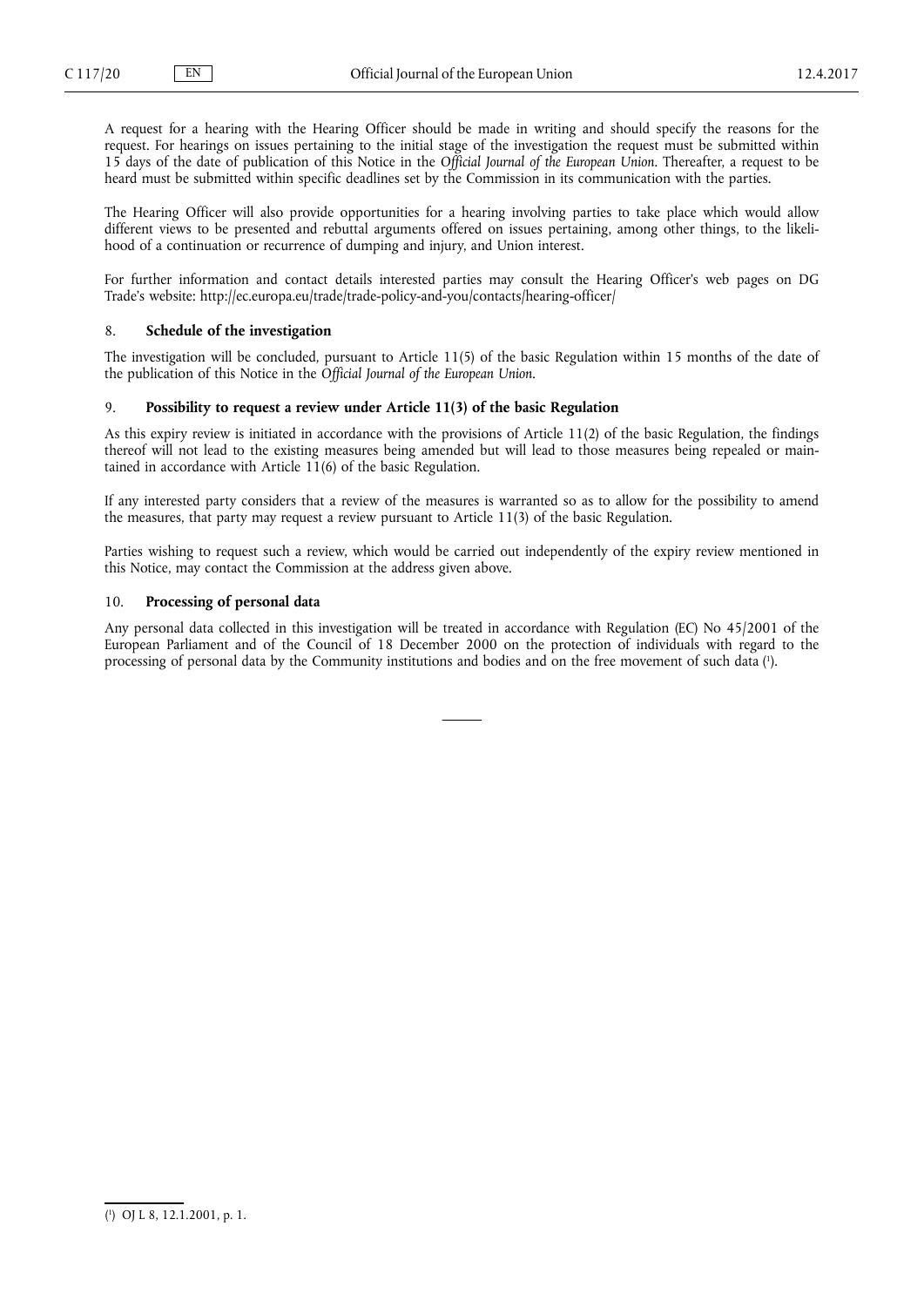*ANNEX I*

'Limited' version (1) г  $\Box$ Version 'For inspection by interested parties'

(tick the appropriate box)

# ANTI-DUMPING PROCEEDING CONCERNING IMPORTS OF OXALIC ACID ORIGINATING IN INDIA AND THE PEOPLE'S REPUBLIC OF CHINA

### INFORMATION FOR THE SELECTION OF THE SAMPLE OF EXPORTING PRODUCERS IN INDIA AND THE PEOPLE'S REPUBLIC OF CHINA

This form is designed to assist exporting producers in India and the People's Republic of China in responding to the request for sampling information made in point 5.2.1 of the Notice of Initiation.

Both the 'Limited' version and the version 'For inspection by interested parties' should be returned to the Commission as set out in the Notice of Initiation.

# 1. IDENTITY AND CONTACT DETAILS

Supply the following details about your company:

| Company name   |  |
|----------------|--|
| Address        |  |
| Contact person |  |
| Email address  |  |
| Telephone      |  |
| Fax            |  |

### 2. TURNOVER, SALES VOLUME, PRODUCTION AND PRODUCTION CAPACITY

As regards the product under review as defined in the Notice of Initiation and originating in the countries concerned, for the review investigation period defined in section 5.1 of the Notice, please indicate export sales to the Union for each of the 28 Member States (<sup>2</sup>) separately and in total, export sales to the rest of the world (total and to the 5 biggest importing countries), domestic sales, production and production capacity.

### Table I

#### Turnover, sales volume

|                                                                                                                                                      |                                                                                                     | Volume in metric tonnes | Value in accounting<br>currency<br>Specify the currency used |
|------------------------------------------------------------------------------------------------------------------------------------------------------|-----------------------------------------------------------------------------------------------------|-------------------------|--------------------------------------------------------------|
| Export sales to the Union, for each of the 28 Member<br>States separately and in total, of the product under<br>review, manufactured by your company | Total:                                                                                              |                         |                                                              |
|                                                                                                                                                      | Name each Member<br>State $(1)$ :                                                                   |                         |                                                              |
| Export sales of the product under review, manufac-                                                                                                   | Total:                                                                                              |                         |                                                              |
| tured by your company to the rest of the world                                                                                                       | Name the 5 biggest<br>importing countries<br>and give the<br>respective volumes<br>and values $(1)$ |                         |                                                              |

<sup>(1)</sup> This document is for internal use only. It is protected pursuant to Article 4 of Regulation (EC) No 1049/2001 of the European Parliament and of the Council (OJ L 145, 31.5.2001, p. 43). It is a confidential document pursuant to Article 19 of Regulation (EU) 2016/1036 of the European Parliament and of the Council of 8 June 2016 on protection against dumped imports from countries not members of the European Union<br>(OJ L 176, 30.6.2016, p. 21) and Article 6 of the WTO Agreement on Implementation of Articl

The 28 Member States of the European Union are: Austria, Belgium, Bulgaria, Croatia, Cyprus, the Czech Republic, Denmark, Estonia, Finland, The 28 Member States of the European Union are: Austria, Belgium, Bulgaria, Croati  $(2)$ Slovenia, Spain, Sweden, and the United Kingdom.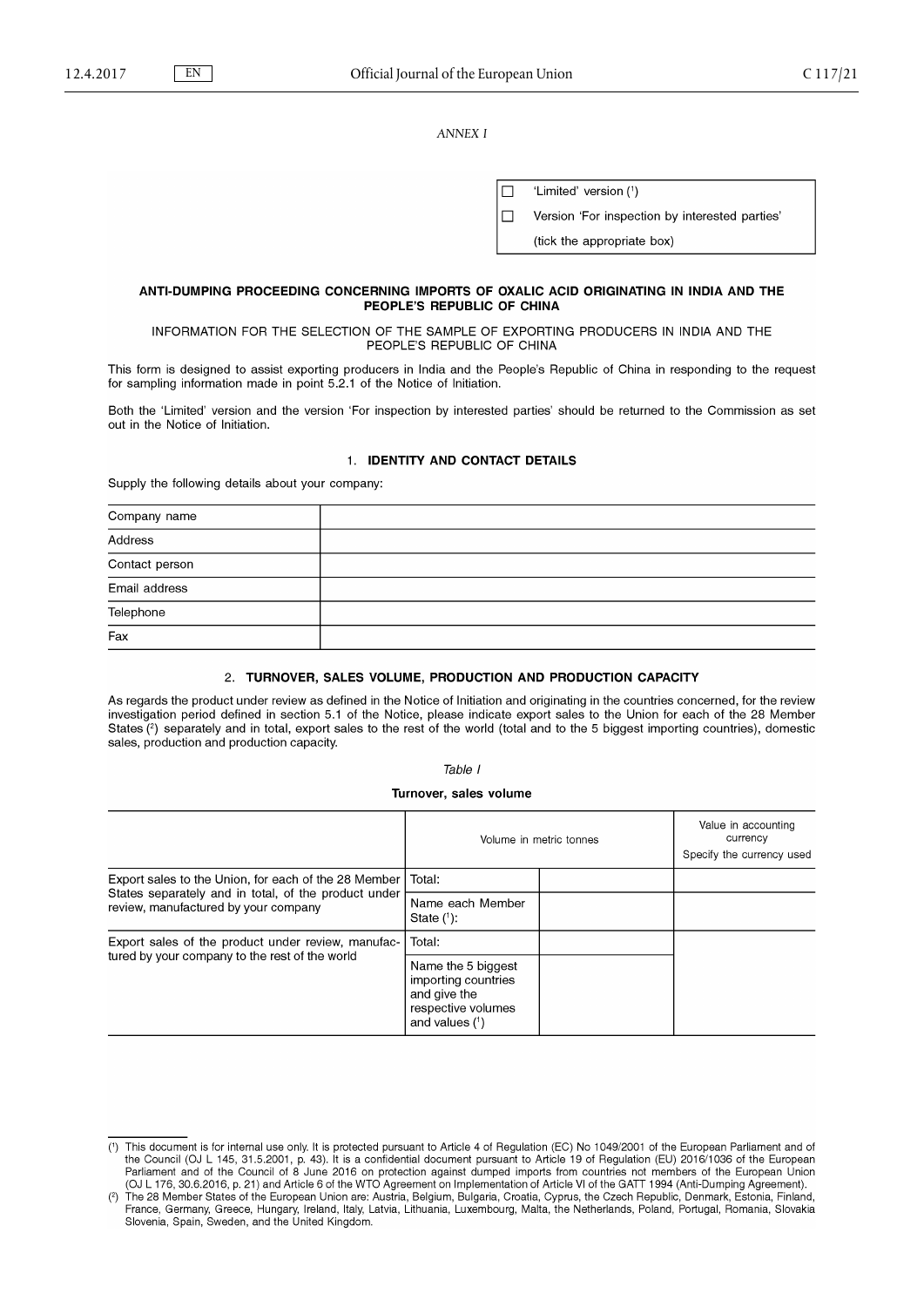|                                                                               | Volume in metric tonnes | Value in accounting<br>currency<br>Specify the currency used |
|-------------------------------------------------------------------------------|-------------------------|--------------------------------------------------------------|
| Domestic sales of the product under review, manu-<br>factured by your company |                         |                                                              |
| (1) Add additional rows where necessary.                                      |                         |                                                              |

Table II

### Production and production capacity

|                                                                | Volume in metric tonnes |
|----------------------------------------------------------------|-------------------------|
| Your company's overall production of the product under review  |                         |
| Your company's production capacity of the product under review |                         |

## 3. ACTIVITIES OF YOUR COMPANY AND RELATED COMPANIES (1)

Give details of the precise activities of the company and all related companies (please list them and state the relationship to your company) involved in the production and/or selling (export and/or domestic) of the product under review. Such activities could include but are not limited to purchasing the product under review or producing it under sub-contracting arrangements, or processing or trading the product under review.

| Company name and location | Activities | Relationship |
|---------------------------|------------|--------------|
|                           |            |              |
|                           |            |              |
|                           |            |              |

#### 4. OTHER INFORMATION

Please provide any other relevant information which the company considers useful to assist the Commission in the selection of the sample.

### 5. CERTIFICATION

By providing the above information, the company agrees to its possible inclusion in the sample. If the company is selected to be part of the sample, this will involve completing a questionnaire and accepting a visit at its premises in order to verify its response. If the company indicates that it does not agree to its possible inclusion in the sample, it will be deemed not to have cooperated in the investigation. The Commission's findings for non-cooperating exporting producers are based on facts available and the result may be less favourable to that company than if it had cooperated.

Signature of authorised official:

Name and title of authorised official:

Date:

<sup>(1)</sup> In accordance with Article 127 of Commission Implementing Regulation (EU) 2015/2447 of 24 November 2015 laying down detailed rules for implementing certain provisions of Regulation (EU) No 952/2013 of the European Parliament and of the Council laying down the Union Customs Code, two persons shall be deemed to be related if: (a) they are officers or directors of the other person's business; (b) they are legally recognised partners in business; (c) they are employer and employee; (d) a third p indirectly controlled by a third person; (g) together they control a third person directly or indirectly; or (h) they are members of the same family (OJ L 343, 29.12.2015, p. 558). Persons shall be deemed to be members of the same family only if they stand in any of the following relationships to one another: (i) husband and wife; (ii) parent and child; (iii) brother and sister (whether by whole or half blood); (iv) grandparent and grandchild; (v) uncle or aunt and nephew or niece; (vi) parent-in-law and son-in-law or daughter-in-law; (vii) brother-in-law and sister-in-law. In accordance<br>with Article 5(4) of Regulation (EU) No 952/2013 of the European Parliament with Article 5(4) of Hegulation (EU) No 952/2013 of the European Panlament and of the Council laying down the Union Customs Code, person<br>means a natural person, a legal person, and any association of persons which is not a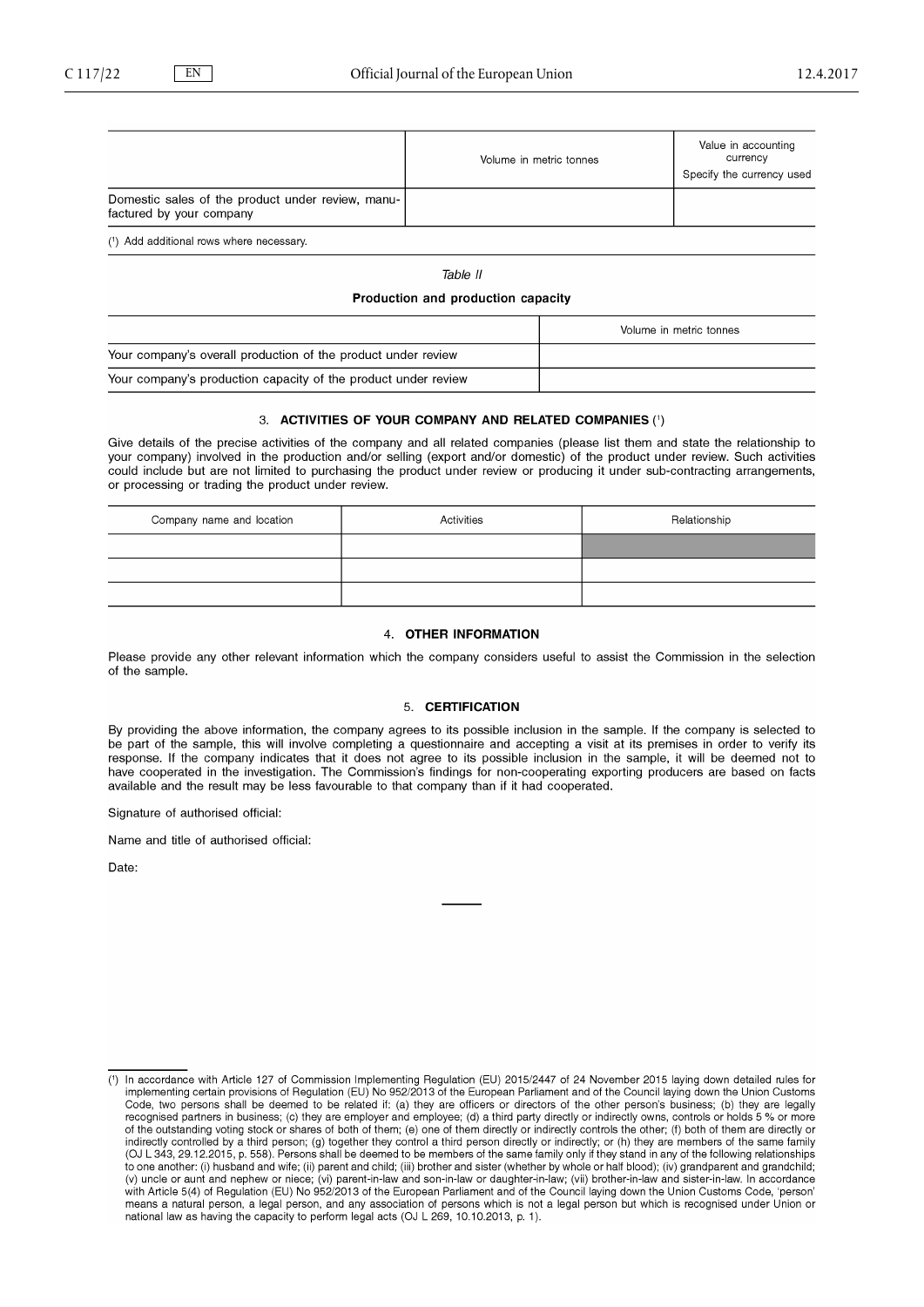*ANNEX II*

|  | 'Limited' version (1)                          |
|--|------------------------------------------------|
|  | Version 'For inspection by interested parties' |
|  | (tick the appropriate box)                     |

## ANTI-DUMPING PROCEEDING CONCERNING IMPORTS OF OXALIC ACID ORIGINATING IN INDIA AND THE PEOPLE'S REPUBLIC OF CHINA

# INFORMATION FOR THE SELECTION OF THE SAMPLE OF UNRELATED IMPORTERS

This form is designed to assist unrelated importers in responding to the request for sampling information made in point 5.2.3 of the Notice of Initiation.

Both the 'Limited' version and the version 'For inspection by interested parties' should be returned to the Commission as set out in the Notice of Initiation.

# 1. IDENTITY AND CONTACT DETAILS

Supply the following details about your company:

| Company name   |  |
|----------------|--|
| Address        |  |
| Contact person |  |
| Email address  |  |
| Telephone      |  |
| Fax            |  |

# 2. TURNOVER AND SALES VOLUME

Indicate the total turnover in euros (EUR) of the company, and the turnover and volume for imports into the Union (2) and resales on the Union market after importation from India and the People's Republic of China, during the review investigation period, of oxalic acid as defined in the Notice of Initiation.

|                                                                                                                            | Volume in metric tonnes | Value in euros (EUR) |
|----------------------------------------------------------------------------------------------------------------------------|-------------------------|----------------------|
| Total turnover of your company in euros (EUR)                                                                              |                         |                      |
| Imports of the product under review into the Union                                                                         |                         |                      |
| Resales on the Union market after importation from India and<br>the People's Republic of China of the product under review |                         |                      |

<sup>(1)</sup> This document is for internal use only. It is protected pursuant to Article 4 of Regulation (EC) No 1049/2001 of the European Parliament and of the Council (OJ L 145, 31.5.2001, p. 43). It is a confidential document pursuant to Article 19 of Regulation (EU) 2016/1036 of the European Frament and of the Council of 8 June 2016 on protection against dumped imports from countries not members of the European Union<br>(OJ L 176, 30.6.2016, p. 21) and Article 6 of the WTO Agreement on Implementation of Article V

 $(2)$ Slovakia, Finland, Sweden, and the United Kingdom.